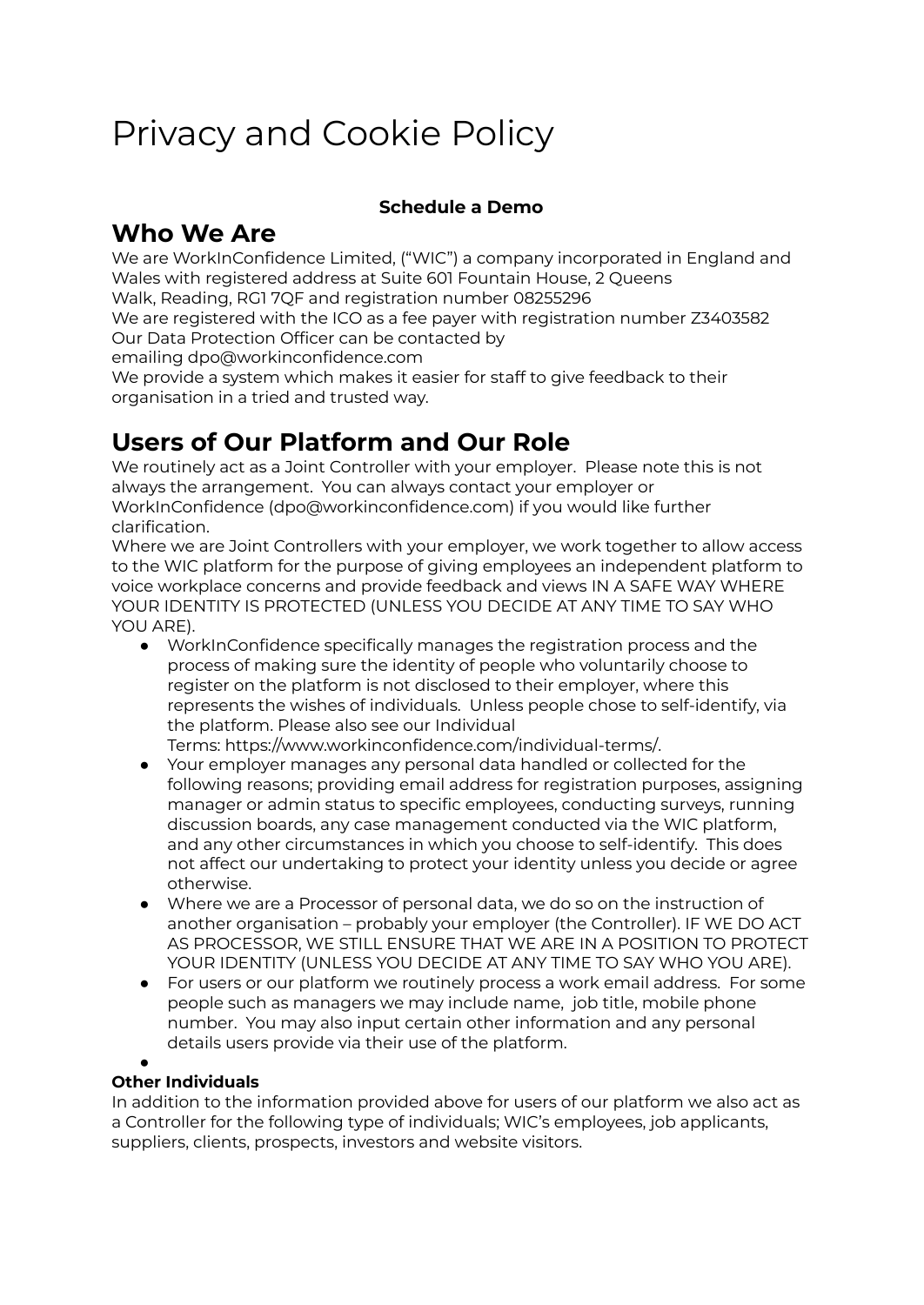#### **What Personal Data Does WIC Process?**

You can find out more about the types of personal data we process for the above types of individuals here:

- I am a potential employee (see below section)
- I am a corporate client (see below section)
- I am a corporate prospect (see below section)
- I am a supplier to WIC (see below section)
- I am an investor/shareholder (see below section)
- I am just browsing your website (includes our cookie notice) (see below section)

#### **Your Rights**

All individuals (users of our platform or otherwise) have a number of rights with regards to your personal data under the Data Protection Laws. If you wish to exercise any of your rights, please contact us at dpo@workinconfidence.com Please click [here](https://ico.org.uk/for-organisations/guide-to-data-protection/guide-to-the-general-data-protection-regulation-gdpr/individual-rights/) to read more about your rights.

- **Right of access**: You can request access to a copy of the personal data which we hold about you, as well as details about why and how we use it.;
- **Right to rectification**: You can ask us to change or complete any personal data we hold about you which is inaccurate or incomplete;
- **Right to be forgotten/erasure**: You have a right, under certain circumstances, to ask us to delete any personal data we hold about you. Please note that there may be situations where we must retain your personal data after a request for erasure where we have a lawful basis for doing so;
- **Right of restriction**: You can ask us to restrict (i.e. prevent) the processing of your personal data where you have objected to our use of it and we have no lawful basis to continue processing your personal data;
- **Right of data portability**: In certain circumstances, you can ask us to transfer the data we hold about you to another organisation. This would be sent in a structured, commonly used, electronic form;
- **Right to object**: You can object to us using your personal data for particular purposes; and
- **Automated decision making**: You have a right not to be subjected to automated decision making and profiling in certain situations.

If you have any cause to complain about our use of your personal data, please contact us by emailing dpo@workinconfidence.com

You also have the right to lodge a complaint about our processing with a supervisory authority — in the UK that is the ICO whose details are here: <https://ico.org.uk/make-a-complaint/>

#### **Automated decision making**

We do not use your personal data in any automated processes to make decisions about you

#### **What Happens If Our Business Changes Hands?**

We may, from time to time, expand or reduce our business and this may involve the sale and/or the transfer of control of all or part of Our business. Any personal data that you have provided will, where it is relevant to any part of our business that is being transferred, be transferred along with that part and the new owner or newly controlling party will, depending on the lawful basis, be permitted to use that data only for the same purposes for which it was originally collected by Us. In the event that any of your data is to be transferred in such a manner, you will be contacted in advance and informed of the changes.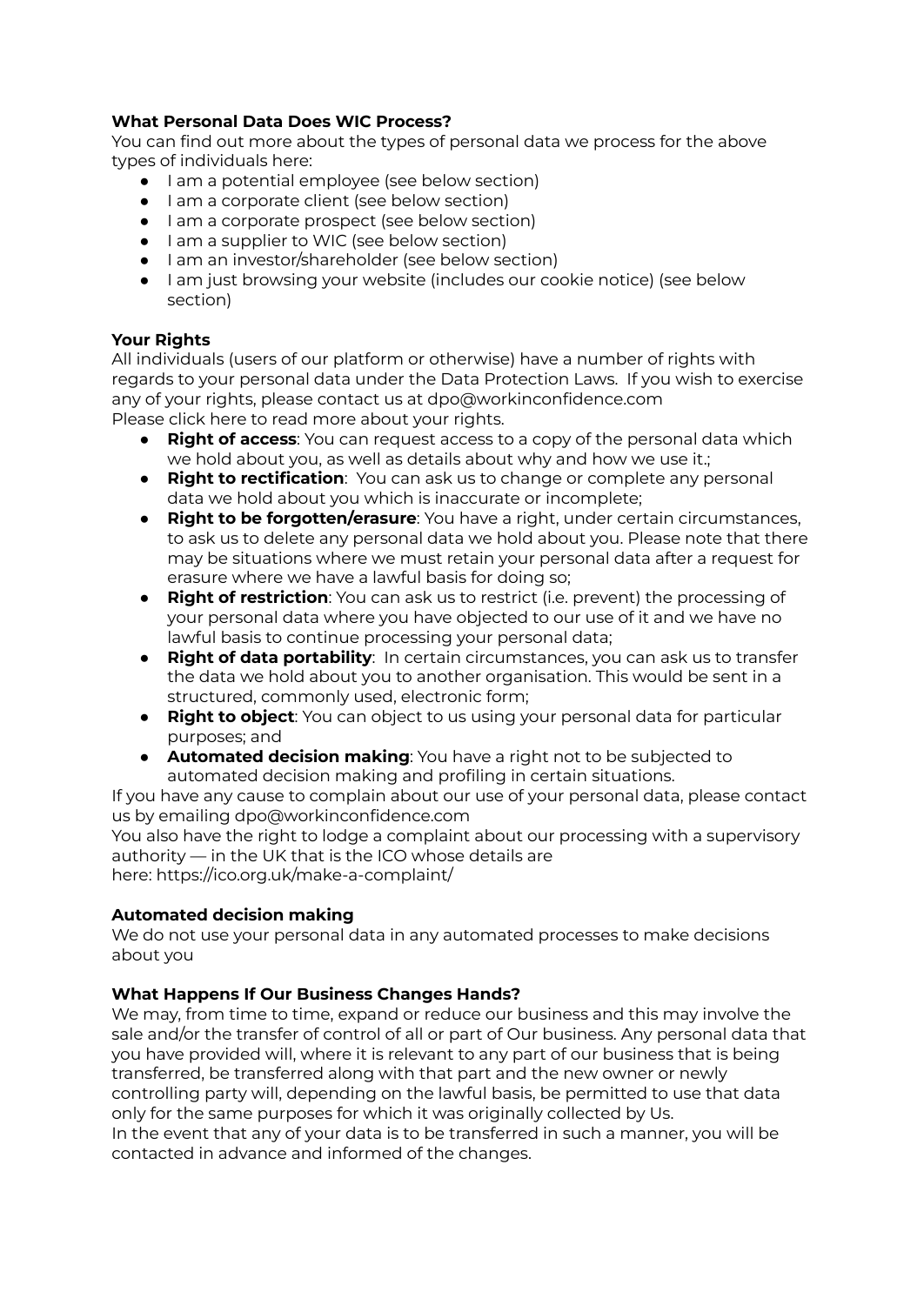#### **Changes to Our Privacy Policy**

We may change this Privacy Policy from time to time (for example, if the law changes). We recommend that you check this page regularly to keep up-to-date. If we make any material changes to the manner in which we process and use your personal data, we will contact you to let you know about the change.

#### **Get in touch**

If you have queries about our use of your data, please contact us by emailing us on [dpo@workinconfidence.com](mailto:dpo@workinconfidence.com)

## **Potential Employee Privacy Notice**

#### **Data that we hold and how we use it**

As a potential employee we hold the following data on you: Contact details, CV, and email correspondence with you. If you are successful in gaining employment with WIC then you will fall under the Employee Privacy Notice going forward.

### **Lawful basis for processing**

Our lawful basis for processing your data is a combination of Contract, legitimate interest and consent. When you applied for a job it was with a view to entering into an employment contract with us. If we decide not to go forward with your application then we use legitimate interest to retain the data should the chosen candidate not work out or another role become immediately available.

#### **Data Sharing and Transfers**

Like most companies, we use a number of other companies as part of our data processing, for example cloud services and technology services. We have Data Processing Agreements in place with these providers. We also transfer your data to our lawyers for contracting and to support with the visa sponsorship process if applicable. Where data is transferred outside of the EEA, we ensure that appropriate protection and mechanisms are in place, for example Standard Contractual Clauses. We do not sell your data to anybody.

#### **Retention Periods**

If you are unsuccessful in your application, we will keep your details on file for 3 months after the position is filled.

#### **Technical and Operational Security**

All data is password protected, access controlled by 2factor authentication, backed up securely and encrypted when appropriate. All employees are trained in data protection and are aware of their obligations to ensure the privacy of all data subjects. Data Privacy by Design and Default is an integral part of our development processes.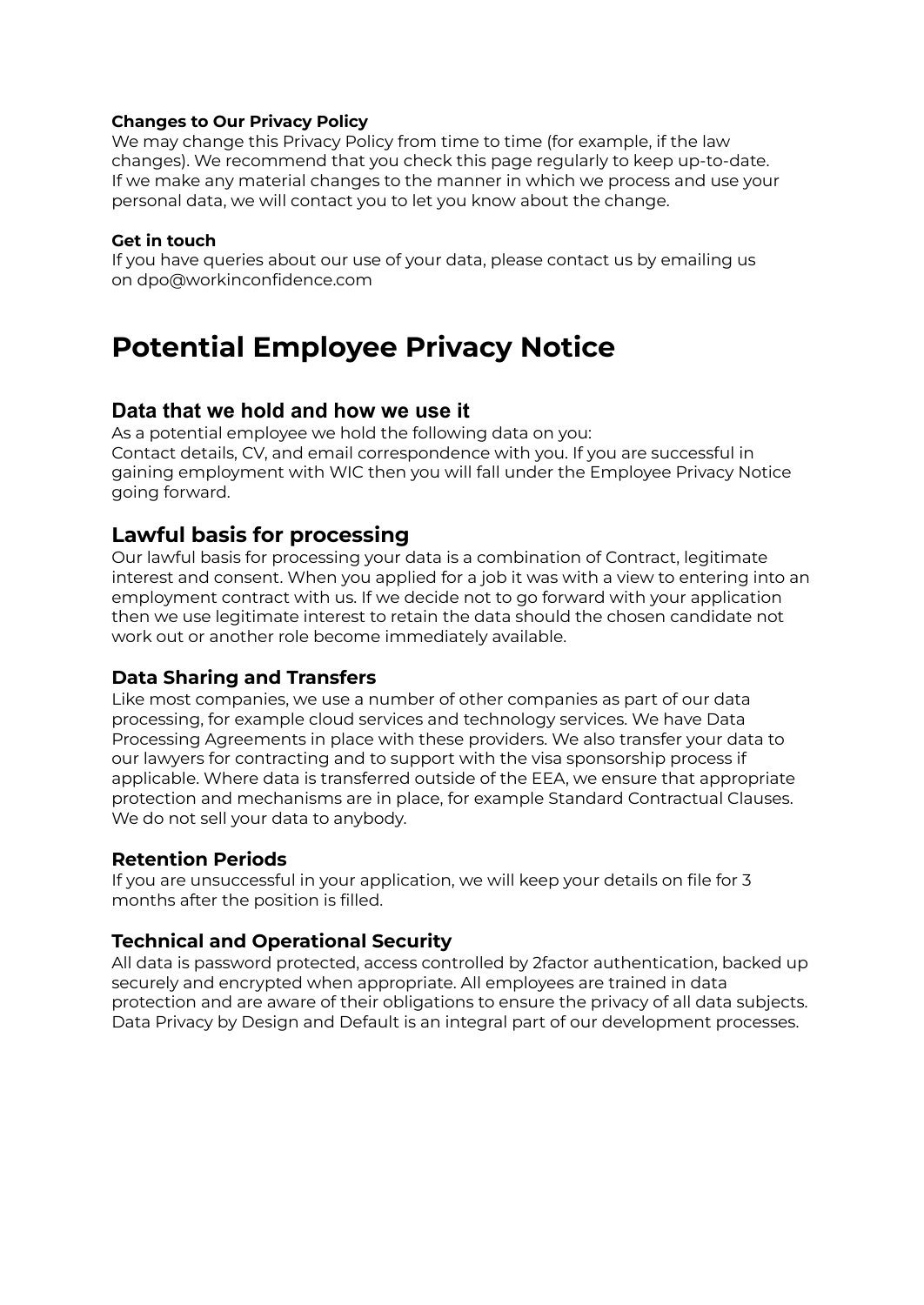## **Corporate Client Privacy Notice**

#### **Data that we hold and how we use it**

As a corporate client, we hold the contact details required to carry out our contract with you, data to manage our relationship and keep you up to date with changes and improvements to our services. This data would have been sourced from you directly.

#### **Lawful basis for processing**

Our lawful basis for processing your data is a combination of Contract and Legitimate Interest. We use legitimate interest when we use your data to keep you up to date with changes and improvements to our goods and services. Our legitimate interest balancing test indicates that this is a legitimate purpose; it is necessary for the purpose of keeping you updated and growing our business, and unlikely to cause you risk or harm. All other data is processed to enable us to fulfil our contract with you and manage our relationship with you.

#### **Data Sharing and Transfers**

Like most companies, we use a number of other companies as part of our data processing, for example cloud services and technology services. We have Data Processing Agreements in place with these providers. We also transfer your data to our accountants to ensure we are paid appropriately. Where data is transferred outside of the EEA, we ensure that appropriate protection and mechanisms are in place, for example, Standard Contractual Clauses. We do not sell your data to anybody

#### **Retention Periods**

We hold data on Corporate Clients for the length of time that you are a client of ours, then another 7 years in case of any dispute.

### **Technical and Operational Security**

All data is password protected, access controlled by 2factor authentication, backed up securely and encrypted when appropriate. All employees are trained in data protection and are aware of their obligations to ensure the privacy of all data subjects. Data Privacy by Design and Default is an integral part of our development processes.

## **Supplier Privacy Notice**

#### **Data that we hold and how we use it**

As a supplier to WIC, we hold the contact and payment details required to carry out our contract with you and data to manage our relationship with you. This data would have been sourced from you directly, although your contact details may have been sourced from a recommendation or another source, with the intention of entering into a contact with you.

#### **Lawful basis for processing**

Our lawful basis for processing your data is contract; all data is used enable us to fulfil our contract with you, including paying you and managing our relationship with you.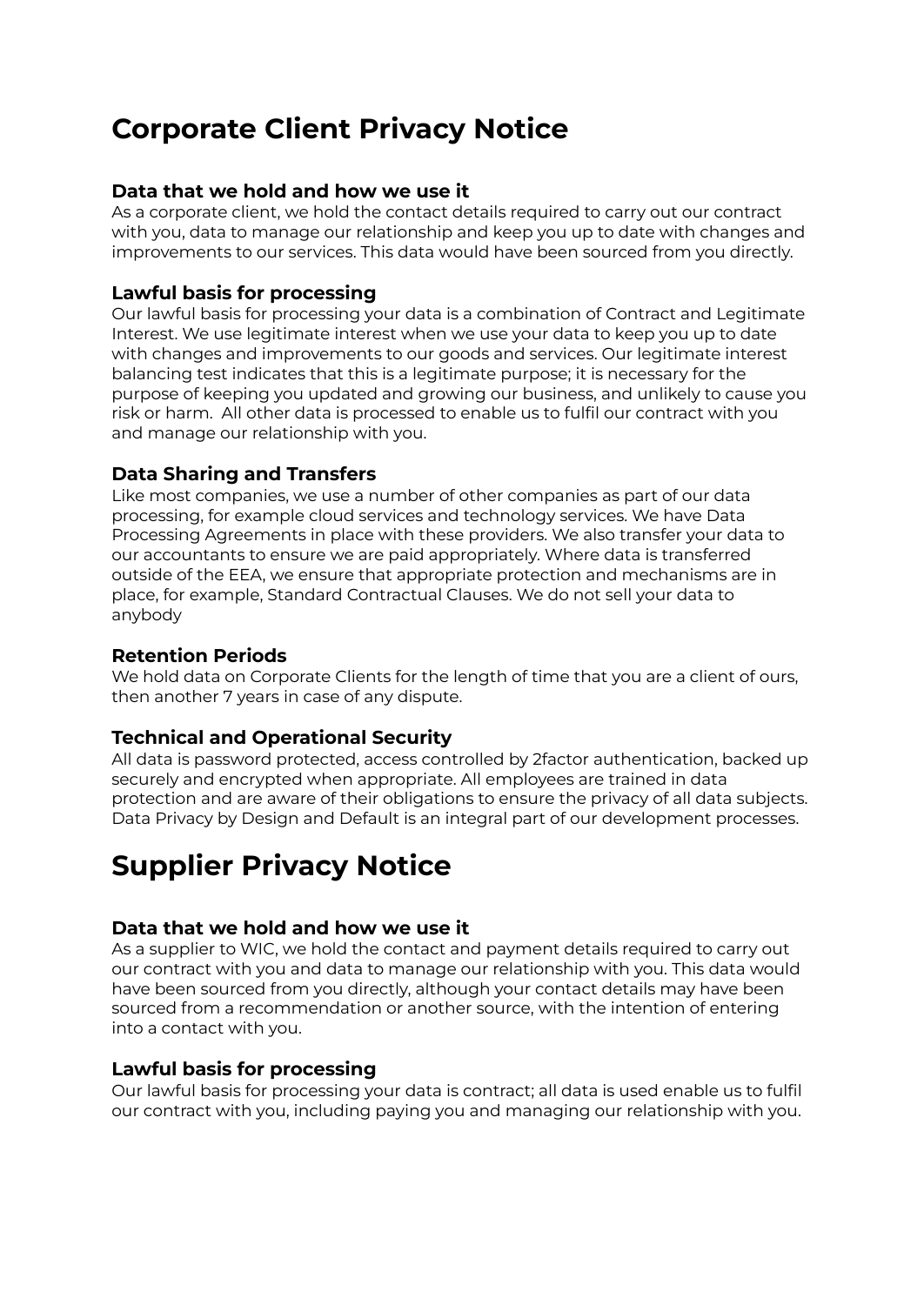### **Data Sharing and Transfers**

Like most companies, we use a number of other companies as part of our data processing, for example cloud services and technology services. We have Data Processing Agreements in place with these providers. We also transfer your data to our accountants to ensure you are paid appropriately. Where data is transferred outside of the EEA, we ensure that appropriate protection and mechanisms are in place, for example Standard Contractual Clauses. We do not sell your data to anybody

### **Retention Periods**

We hold data on suppliers for the duration of our contract, plus 7 years to account for accounting regulations and in case of any dispute.

### **Technical and Operational Security**

All data is password protected, access controlled by 2factor authentication, backed up securely and encrypted when appropriate. All employees are trained in data protection and are aware of their obligations to ensure the privacy of all data subjects. Data Privacy by Design and Default is an integral part of our development processes.

## **Web Browsing Privacy Notice and Cookie Notice**

## **Data that we hold and how we use it**

As a web browser we collect information about you when you visit our website. This data includes information such as your computer's Internet Protocol ("**IP**") address, browser type, browser version, the pages of our website that you visit, the time and date of your visit, the time spent on those pages and other usage statistics. In addition, we use third party services such as Google Analytics that collect, monitor and analyse this data.

We use cookies solely to gather information on IP addresses, to analyse trends, administer the website, track your movements on our website and gather broad demographic information for aggregate use.

We are allowed to store cookies on your device if they are strictly necessary for the operation of Our sites. For all other types of cookies, We need your permission. We ask you for consent to use cookies (where consent is required).

The cookies we use are as follows:

On the WorkInConfidence web app / system we use only necessary cookies to enable you to have a good service:

- locale stores the locale for the current user
- asideState stores whether the function menu is open or closed
- trusted\_device stores whether you have enabled multi factor authentication
- $\bullet$  PHPSESSID the session details

On our marketing site we use cookies for the following::

- Leadworx to analyse use of our site
- Google Analytics to analyse use of our site
- A cookie to record whether you have accepted the cookie policy
- Bookify for arranging meetings.

#### **Lawful basis for processing**

For necessary cookies, we use legitimate interest as we need those cookies to exist for the website to work. For all other tracking we use consent. You can withdraw consent at any time by emailing dpo at workinconfidence.com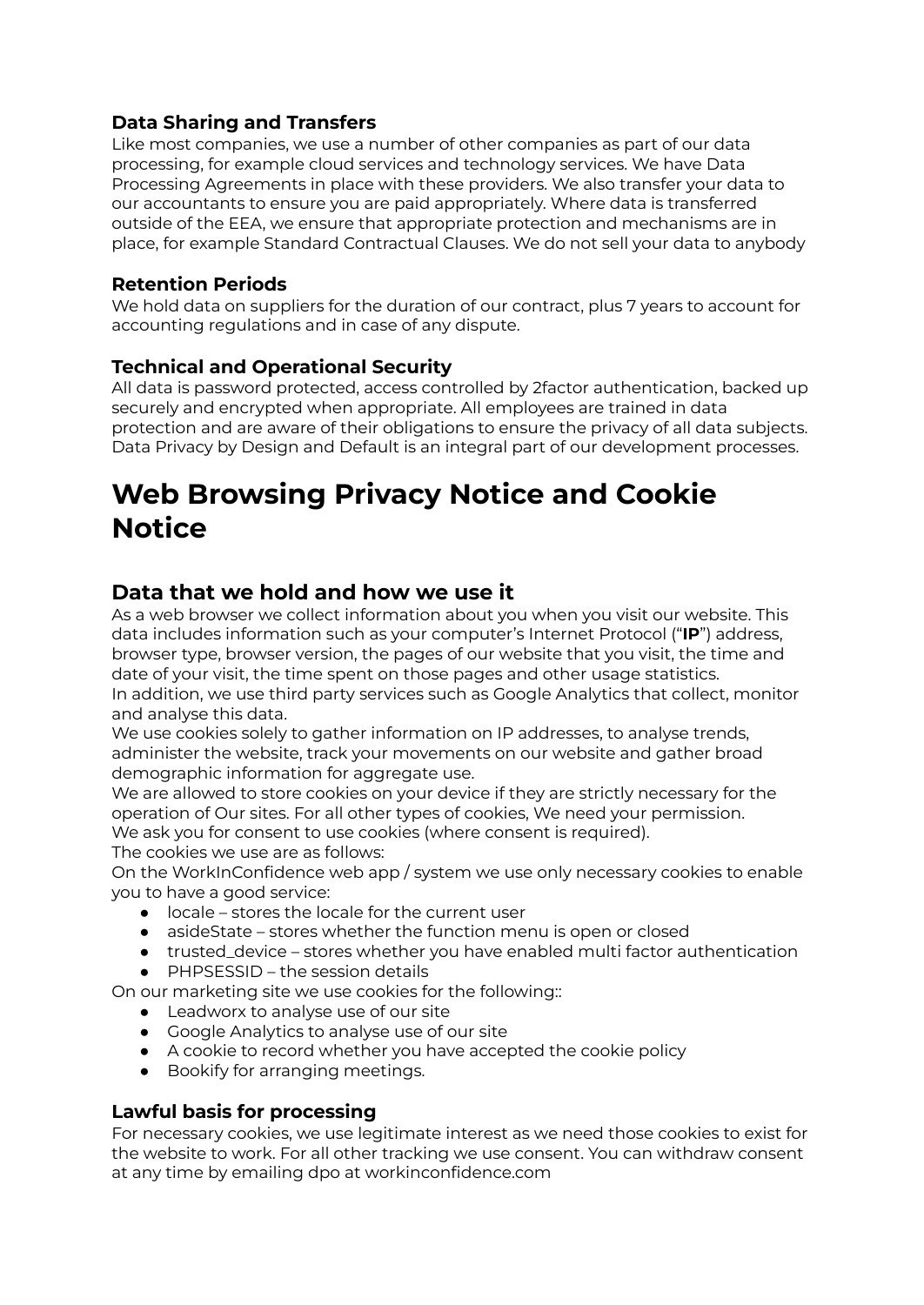#### **Data Sharing and Transfers**

Like most companies, we use a number of other companies as part of our data processing, for example cloud services and technology services. We have Data Processing Agreements in place with these providers. Where data is transferred outside of the EEA, we ensure that appropriate protection and mechanisms are in place, for example Standard Contractual Clauses.

#### **Retention Periods**

We hold data on our web visitors for up to 6 months.

### **Technical and Operational Security**

All data is password protected, access controlled by 2factor authentication, backed up securely and encrypted when appropriate. All employees are trained in data protection and are aware of their obligations to ensure the privacy of all data subjects. Data Privacy by Design and Default is an integral part of our development processes.

## **Investor/Shareholder Privacy Notice**

### **Data that we hold and how we use it**

As an investor or private shareholder in WIC, we hold your contact and investment details. This data will have been sourced directly from you in the course of your investment.

We use this data to pass to the regulators, to issue your share certificates and to manage our relationship with you.

## **Lawful basis for processing**

Our lawful basis for processing your data is a legal obligation, contractual obligation and legitimate interest. Our legitimate interest balancing test indicates that this is a legitimate purpose; you would not be surprised to hear from us based on the nature of our relationship, and our processing does not cause any harm or risk to you as a data subject.

## **Data Sharing and Transfers**

We share your contact details in line with our regulatory requirements, so will be listed in official documents such as company filings and would be used in any potential data room.

Like most companies, we use a number of other companies as part of our data processing, for example cloud services and technology services. We have Data Processing Agreements in place with these providers. Where data is transferred outside of the EEA, we ensure that appropriate protection and mechanisms are in place, for example Standard Contractual Clauses. We do not sell your data to anybody.

## **Retention Periods**

As a shareholder/investor we hold your information for as long as we are legally required to do so.

## **Technical and Operational Security**

All data is password protected, access controlled by 2factor authentication, backed up securely and encrypted when appropriate. All employees are trained in data